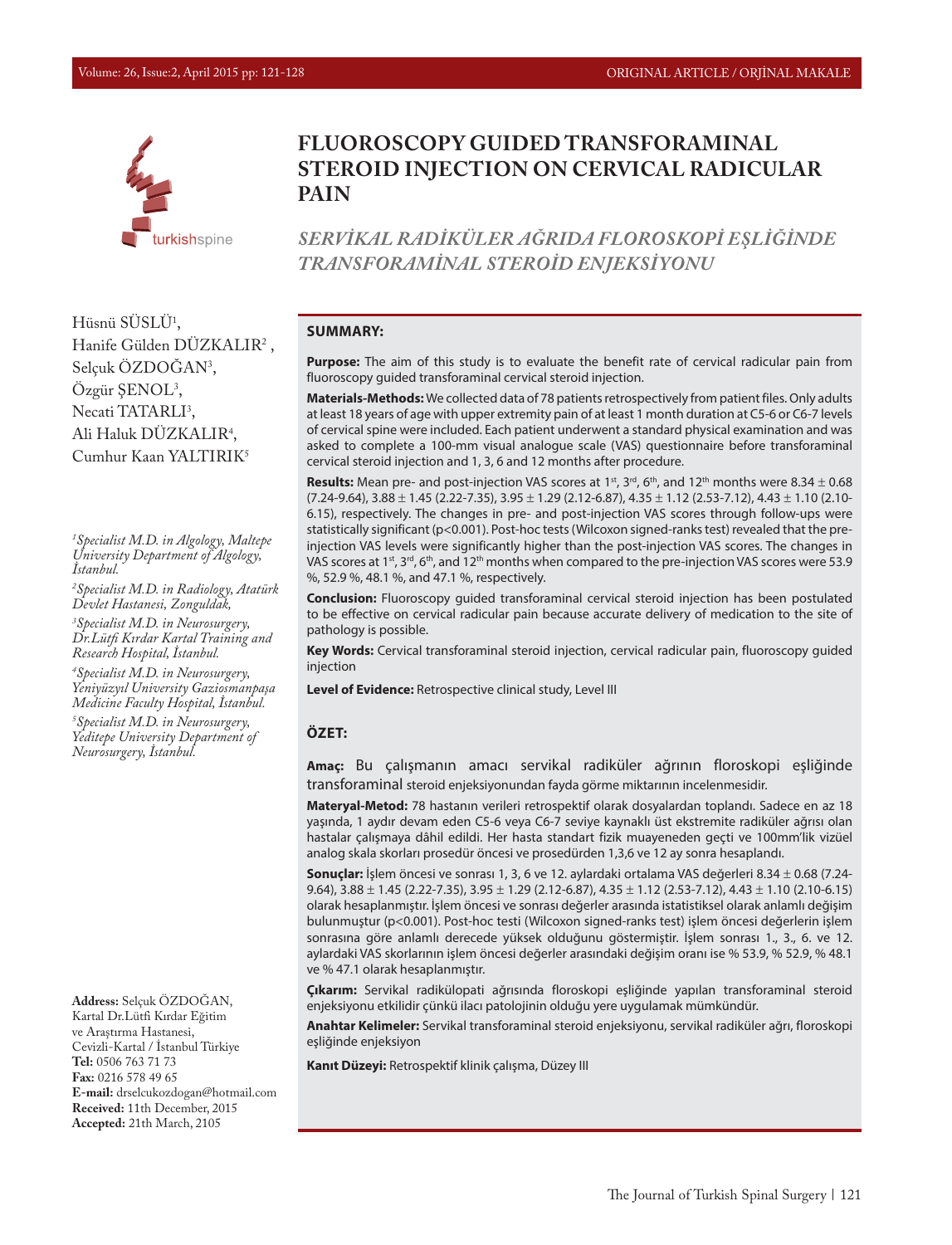# **INTRODUCTION:**

Neck and cervical radiculitis pain have been shown to be caused by intervertebral discopaties, cervical muscles, facet joints, ligaments, and nerve root dura which are capable of transmitting pain<sup>13</sup>. Cervical disc herniation is one of the most common indications for surgical interventions in the spine. Cervical radiculitis affects approximately 83 per 100,000 population per year<sup>27</sup>.

The pathogenesis of cervical radicular pain is associated with multiple chemicals including nitric oxide, metalloproteinase, prostaglandin E2 and interleukin-6 of which are irritants of the spinal nerves causing inflammation<sup>12</sup>. Corticosteroids have anti-inflammatory affect and also stabilize nerve membranes inhibiting ectopic impulses, inhibits ion conductance, hyperpolarizes spinal neurons, and inhibits C fiber transmission<sup>7,10</sup>.

Initial treatment of cervical radiculitis usually consists of activity modification, medical and physical therapy. Narcotic analgesics and analgesic adjuvant may be needed when pain is not adequately controlled. A cervical orthosis may provide comfort for some patients in the acute phase. If there is no improvement in 3–4 weeks of conservative treatment, cervical transforaminal steroid injections (CTSI) may be performed before suggestion of surgery.

Fluoroscopy allowed the development of injection procedures. CTSI have the advantage of being able to place medication directly around the dorsal root ganglion pathologically involved in causing a patient's radicular pain. We investigated 78 patients whom treated with CTSI for cervical radicular pain with the follow-up 1., 3., 6. and 12. months.

### **MATERIALS AND METHOD:**

We collected data of 78 patients retrospectively from Maltepe University Department of Algology patient files. Only adults at least 18 years of age with upper extremity pain of at least 1 months duration at C5-6 or C6-7 levels of cervical spine were included. All patients had been evaluated with magnetic resonance imaging (MRI). Furthermore inclusion criteria were patients must have failed previous pharmacotherapy and physical therapy, MRI reports do not include sequestrated cervical disc herniations but bulging and protrusion at one side. Exclusion criteria were neurological deficit, pregnancy, coagulation disorders and have had an operation for cervical spine. CTSI procedure had been performed for all patients.

#### *Transforaminal Injection Tecnique:*

The patient is placed in the supine-oblique position on the fluoroscopy table. A towel is placed under the head to keep the

neck parallel to the table. The patient is rolled into the correct position with the foramen perpendicular to the radiographic imager. A bolster is then placed behind the patient to support this position. The patient is prepped in a sterile fashion and sterile technique is utilized throughout the procedure.

Once correctly positioned, a skin wheal is raised with 10:1 mixture of 1% lidocaine and 8.4 % bicarbonate. A 22 gauge 1.5–2.5 inch (5 cm) spinal needle (10 cm in obesity) is advanced parallel to the radiographic beam to abut upon the mid-portion near the anterior edge of the superior articular process to gauge depth. The needle is slightly withdrawn and then redirected into the posterior aspect of the foramen 1–2 mm. The position is checked in the AP plane, the needle tip should be slightly beyond the lateral border of the cervical pillar. The needle is then advanced 1–2 mm in the AP plane. If nerve is contacted, the patient typically experiences pain or paraesthesia into the scapula or upper extremity. The needle should be slightly withdrawn off the nerve. The needle should not be advanced beyond the mid-sagittal line of the lateral mass.

Oblique and lateral views are checked to ensure the needle is in the posterior aspect of the foramen (Figure-1, 2). A 1cc syringe containing non-ionic contrast (Isovue or Omnipaque) is connected to low volume extension tubing and flushed with contrast. The extension tubing is then connected to the spinal needle hub after first providing a drop of contrast into the spinal needle to flush out any air. The extension tubing minimizes the chance of needle movement with attaching and detaching the various syringes. Furthermore, the tubing keeps the interventionalist's hand away from the fluoroscopic beam. Contrast 0.5–1.0 cc is then infused under live fluoroscopy carefully evaluating not only for outline of the nerve root but also for any vascular flow.



**Figure-1.** Position of the patient and the needle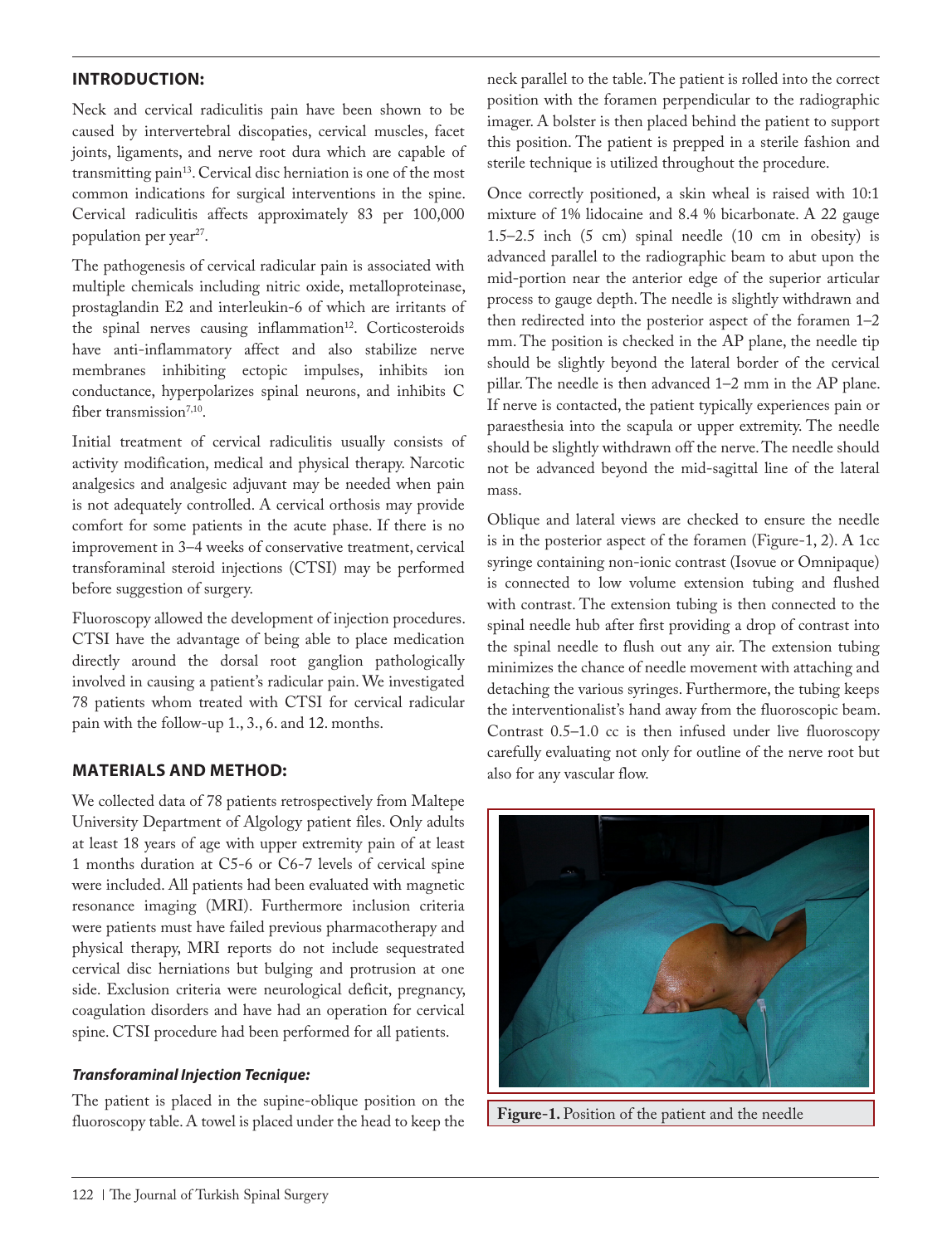

**Figure-2.** Oblique fluoroscopical view of the needle

Multi-planar fluoroscopic imaging of needle placement is performed before infusion of contrast (Figure-1, 2). Contrast should outline the nerve root with epidural flow and no vascular pattern. Preservative free 1% xylocaine 0.5–1.0 cc is then instilled under live fluoroscopy carefully watching for any vascular flow. After 90s, the patient is queried about peri-oral numbness, metallic taste, tinnitus, light-headedness, shortness of breath, and agitation. The patient is asked to move the fingers and toes, and pin-prick is tested on the hands and lower legs or feet. If there are no untoward effects, 1.5–2 cc dexamethasone may then be infused slowly. Before injecting, imaging is performed to ensure the needle position has not changed.

#### *Follow-up:*

Each patient underwent a standard physical examination and was asked to complete a 100-mm visual analogue scale (VAS) questionnaire, in which 0 mm represented no pain and 100 mm the worst imaginable pain, for upper extremity radiculopathic pain symptoms on movement during activities of daily living, before CTSI and 1, 3, 6 and 12 months after procedure.

### *Statistical Analysis:*

Descriptive data of VAS scores were presented as mean, standard deviation, minimum and maximum. The categorical variables gender, level, and side were presented as frequency and percent. The comparisons between independent two

groups were conducted by Mann-Whitney U test. The changes during the follow-ups were compared by using Friedman test, and when a statistically significant difference was observed, post-hoc analyses were performed by Wilcoxon test. SPSS software version 21 (IBM Inc., USA) was used for the statistical analyses. Statistical significance level was considered as 0.05 in the analyses of this study.

# **RESULTS:**

Mean age of the patients was  $58.15 \pm 15.02$  (27-79) years. 42 patients were female (53.8%), and 36 were male (46.2%). Mean age of the females and males were  $63.21 \pm 13.05$ years and  $52.25 \pm 15.53$  years, respectively (p=0.050, Mann-Whitney U test). 42 patients (53.8%) had injections at C5-6 level, 36 patients (46.2%) at C6-7 level, 30 patients (38.5%) on right side, and 48 (61.5%) on left side.

Mean pre- and post-injection VAS scores at  $1<sup>st</sup>$ ,  $3<sup>rd</sup>$ ,  $6<sup>th</sup>$ , and  $12<sup>th</sup>$  months were  $8.34 \pm 0.68$  (7.24-9.64),  $3.88 \pm 1.45$  (2.22-7.35),  $3.95 \pm 1.29$  (2.12-6.87),  $4.35 \pm 1.12$  (2.53-7.12),  $4.43$  $\pm$  1.10 (2.10-6.15), respectively (Table-1). The changes in pre- and post-injection VAS scores through follow-ups were statistically significant (p<0.001). Post-hoc tests (Wilcoxon signed-ranks test) revealed that the pre-injection VAS levels were significantly higher than the post-injection VAS scores.

The changes in VAS scores at  $1<sup>st</sup>$ ,  $3<sup>rd</sup>$ ,  $6<sup>th</sup>$ , and  $12<sup>th</sup>$  months when compared to the pre-injection VAS scores were 53.9%, 52.9%, 48.1%, and 47.1%, respectively.

The comparisons of pre- and post-injection VAS scores according to gender are presented in Table-2, according to level in Table-3, and according to side in Table-4. The analyses revealed that all VAS scores were similar between males and females, C5-6 and C6-7, and left and right sides (p>0.05 for all).

| ups              |      |           |      |      |       |  |  |  |
|------------------|------|-----------|------|------|-------|--|--|--|
|                  | Mean | <b>SD</b> | Min  | Max  | p     |  |  |  |
| Preinjection VAS | 8,34 | 0,68      | 7,24 | 9,64 |       |  |  |  |
| 1. month VAS     | 3,88 | 1,45      | 2,22 | 7,35 |       |  |  |  |
| 3. month VAS     | 3,95 | 1,29      | 2,12 | 6,87 | 0.001 |  |  |  |
| 6.month VAS      | 4,35 | 1,12      | 2,53 | 7,12 |       |  |  |  |
| 12. moth VAS     | 4,43 | 1,10      | 2,10 | 6,15 |       |  |  |  |

| <b>Table-1.</b> Pre- and post-injection VAS levels through follow-<br>ups |      |  |                  |      |  |  |  |  |
|---------------------------------------------------------------------------|------|--|------------------|------|--|--|--|--|
|                                                                           | Mean |  | $SD$   Min   Max |      |  |  |  |  |
| Preinjection VAS                                                          | 8,34 |  | $0,68$   7,24    | 9,64 |  |  |  |  |
|                                                                           | 0.00 |  | 222              |      |  |  |  |  |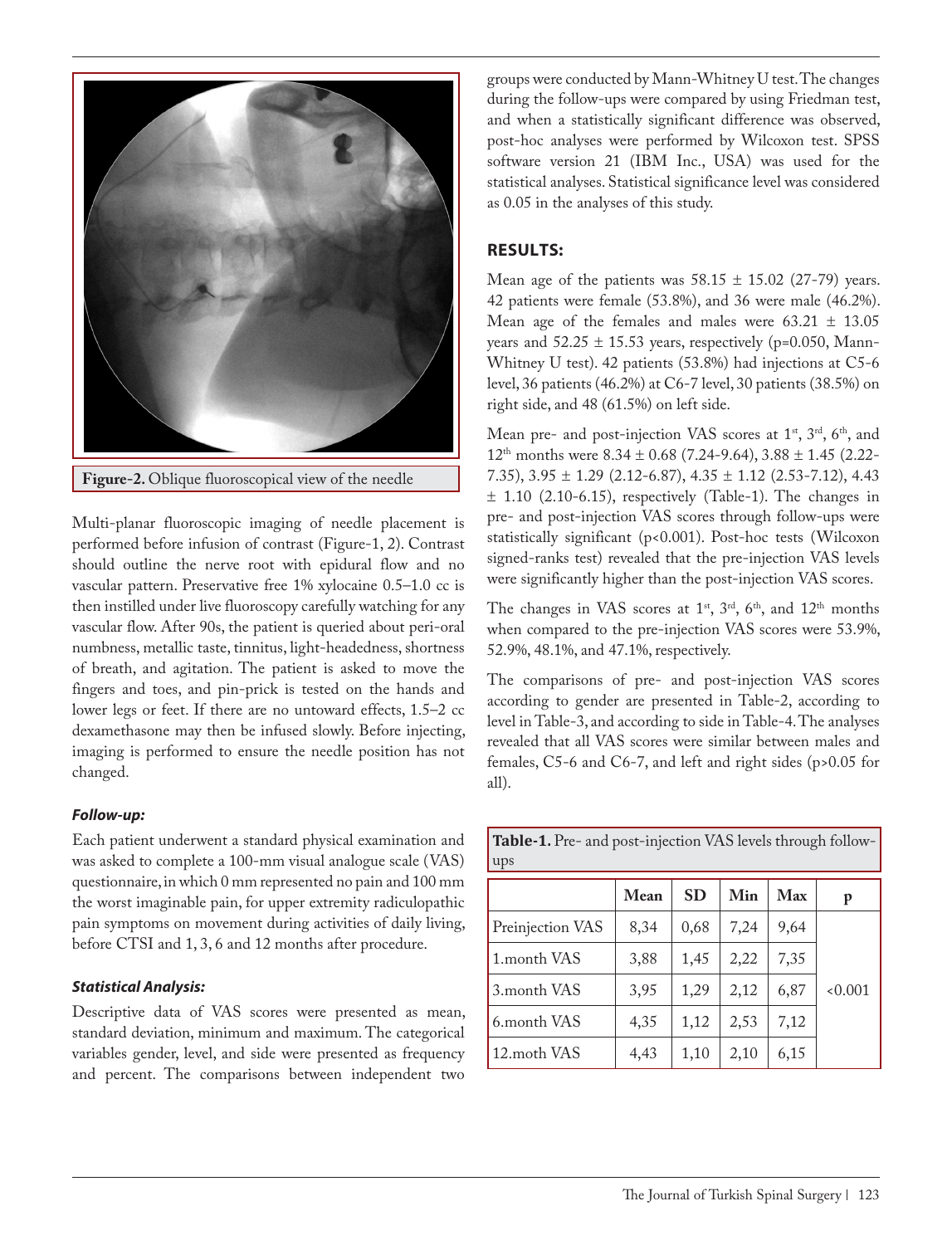| Table-2. Pre- and post-injection VAS levels according to gender |                |           |      |      |      |           |      |      |              |
|-----------------------------------------------------------------|----------------|-----------|------|------|------|-----------|------|------|--------------|
|                                                                 | Gender         |           |      |      |      |           |      |      |              |
|                                                                 | Male<br>Female |           |      |      |      |           |      |      |              |
|                                                                 | <b>Mean</b>    | <b>SD</b> | Min  | Max  | Mean | <b>SD</b> | Min  | Max  | $\mathbf{p}$ |
| <b>Preinjection VAS</b>                                         | 8,38           | ,76       | 7,24 | 9,64 | 8,29 | ,60       | 7,45 | 9,24 | 0,738        |
| 1.month VAS                                                     | 4,09           | 1,59      | 2,24 | 7,35 | 3,62 | 1,29      | 2,22 | 7,15 | 0,571        |
| 3.month VAS                                                     | 4,05           | 1,45      | 2,12 | 6,87 | 3,84 | 1,12      | 2,29 | 6,54 | 0,877        |
| 6.month VAS                                                     | 4,39           | 1,37      | 2,53 | 7,12 | 4,30 | ,79       | 3,14 | 5,12 | 0,817        |
| 12.moth VAS                                                     | 4,60           | 1,19      | 2,10 | 6,15 | 4,24 | 1,00      | 2,53 | 6,12 | 0,280        |

**Table-3.** Pre- and post-injection VAS levels according to level

|                         | Level |           |        |            |      |           |      |      |       |
|-------------------------|-------|-----------|--------|------------|------|-----------|------|------|-------|
|                         |       |           | $C5-6$ |            |      |           |      |      |       |
|                         | Mean  | <b>SD</b> | Min    | <b>Max</b> | Mean | <b>SD</b> | Min  | Max  | p     |
| <b>Preinjection VAS</b> | 8,14  | ,68       | 7,24   | 9,64       | 8,56 | ,63       | 7,45 | 9,24 | 0,089 |
| 1.month VAS             | 4,13  | 1,44      | 2,45   | 7,35       | 3,58 | 1,47      | 2,22 | 7,15 | 0,165 |
| 3.month VAS             | 4,11  | 1,38      | 2,12   | 6,87       | 3,78 | 1,20      | 2,29 | 6,54 | 0,662 |
| 6.month VAS             | 4,55  | 1,28      | 2,53   | 7,12       | 4,11 | ,89       | 3,12 | 5,76 | 0,367 |
| 12. moth VAS            | 4,31  | 1,25      | 2,10   | 6,15       | 4,58 | ,92       | 3,18 | 6,12 | 0,554 |

| <b>Table-4.</b> Pre- and post-injection VAS levels according to side |               |           |      |      |      |           |      |      |       |  |  |
|----------------------------------------------------------------------|---------------|-----------|------|------|------|-----------|------|------|-------|--|--|
|                                                                      | Side          |           |      |      |      |           |      |      |       |  |  |
|                                                                      | Right<br>Left |           |      |      |      |           |      |      |       |  |  |
|                                                                      | Mean          | <b>SD</b> | Min  | Max  | Mean | <b>SD</b> | Min  | Max  | p     |  |  |
| <b>Preinjection VAS</b>                                              | 8,59          | ,64       | 7,79 | 9,64 | 8,18 | ,68       | 7,24 | 9,24 | 0,170 |  |  |
| 1.month VAS                                                          | 4,30          | 1,60      | 3,14 | 7,35 | 3,61 | 1,33      | 2,22 | 6,39 | 0,126 |  |  |
| 3. month VAS                                                         | 4,26          | 1,44      | 2,43 | 6,87 | 3,76 | 1,19      | 2,12 | 6,02 | 0,429 |  |  |
| 6.month VAS                                                          | 4,61          | 1,07      | 3,25 | 7,12 | 4,18 | 1,14      | 2,53 | 6,12 | 0,444 |  |  |
| 12.moth VAS                                                          | 4,73          | 1,02      | 2,53 | 6,12 | 4,25 | 1,14      | 2,10 | 6,15 | 0,429 |  |  |

# **DISCUSSION**

The aging process in conjunction with the influence of various mechanical stress factors or injuries to the cervical spine typically results in degenerative changes of the cervical spine. Cervical radicular pain is defined as pain perceived as arising in the upper limb with a sharp, shooting, lancing

quality caused by ectopic activation of the nerve roots or other neuropathic mechanisms<sup>14</sup>. Radicular pain follows a segmental-specific pattern. Cervical spine MRI can determine the cause of radicular pain, herniated disk or cervical foraminal stenosis. If not diagnostic, further testing may be required like electrodiagnostic studies, diagnostic selective nerve root injections and brachial plexus MRI2,11,25.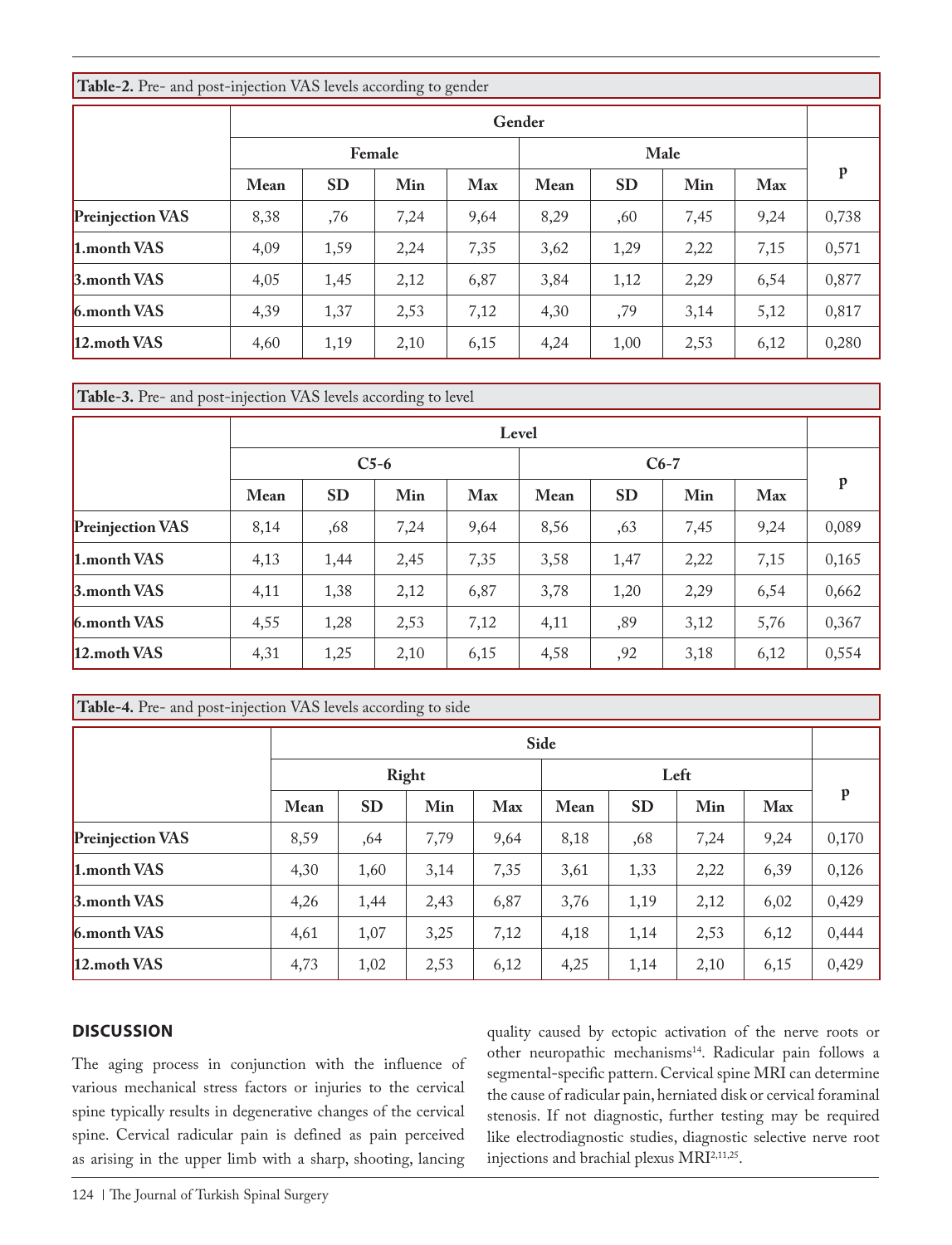Cervical herniated disk specimens have demonstrated increased levels of matrix metalloproteinase activity, nitric oxide, prostaglandin E2 and interleukin-6 16. Phospholipase A2 also plays a role in the inflammation of the nerve root and can be neurotoxic<sup>10</sup>. Epidural steroids have been shown to inhibit phospholipase A2 activity, thus reducing symptoms. Corticosteroid mitigates nerve conduction slowing due to inflammation<sup>26</sup>. Corticosteroids also affect cell-mediated activity and cytokines, which may be involved in the pathogenesis of radicular pain. Corticosteroids effects could be counted as anti-inflammatory, inhibiting C fiber transmission, inhibiting ion conductance, stabilization of nerve membranes inhibiting ectopic impulses and hyperpolarizing spinal neurons7,10,12,15. The favorable outcome from cervical radiculitis from herniated disk may be due in part to the natural regression of disk herniation over time22.

Fluoroscopic guided epidural injections advocate utilizing this technique in order to assure that medications reach the appropriate target of foraminal space<sup>5</sup>. Inaccurate needle placement is a common problem encountered with any epidural injection4 . Cervical spondylotic foraminal stenosis, foraminal and entrance zone disk herniations and epidural fibrosis can potentially block the flow of medication for epidural injection to the involved dorsal root ganglion. MRI or at least multi-planar computed tomography should be obtained before proceeding with spinal interventions to avoid wrong trajectory. The vertebral artery path can be followed to evaluate for a tortuous vertebral artery overlying a foramen that may interfere with a transforaminal injection $^1$ . If complications develops after CTSI, a preprocedure MRI is very helpful to compare to a new MRI for any changes.

There are two options for cervical steroid injections as transforaminal and interlaminar<sup>17</sup>. The important differences between interlaminar and transforaminal epidural injections include that while interlaminar entry delivers the medication close to the assumed site of pathology and the transforaminal approach is the target-specific modality requiring the smallest volume to reach the primary site of pathology and also leading to the site of pathology ventrally<sup>24</sup>. We used target specific transforaminal trajectory in our study.

Complications reported with CTSI include dural puncture, vertebral artery injury, nausea, neck pain, transient increased radicular pain, vasovagal reaction, non-specific headache, transient lightheadedness, dyspepsia, fluid retention, transient global amnesia, paralysis, cord infarction and cerebellar infarction, and death<sup>21</sup>. Ma et al. reviewed records of  $1,036$ cervical transforaminal epidural steroid injections in 844 subjects<sup>14</sup>. Immediate complications were recorded by the radiologist performing the procedure. The authors' reported complications occurred in 14 subjects (1.66%). These included headache/dizziness (0.59%), transient pain or weakness

(0.71%), hypersensitivity reaction (0.12%), transient global amnesia (0.12%), vasovagal reaction (0.12%), and wrong site injection (0.36%). Huston et al. performed a prospective, controlled study with independent interviewer of lumbar and cervical selective nerve root injections on 151 subjects who received 306 injections. Of the cervical group, there were 89 cervical selective nerve root injections performed on 37 subjects and immediate complications were increased pain at injection site 22.7%, increased radicular pain 18.2%, lightheadedness 13.6%, increased spine pain 9.1%, non-specific headache 4.5%, and nausea 3.4% 14. Our complications were dural puncture in 2 patients.

Lin et al. retrospectively reported on 70 consecutive subjects that underwent CTSI for radicular pain from a herniated cervical disk20. All patients had been offered surgical treatment but given the option of CTSI. Mean follow-up was 13 months (range, 6 months to 4 years) with 65.3 % good to excellent relief with Odom criteria and avoidance of surgery. The authors found more favorable result in those over age 50 and symptom duration less than 100 days. Vallee et al. prospectively evaluated l CTSI performed on 32 consecutive subjects with radicular pain from foraminal stenosis either from spondylosis or disk herniation<sup>30</sup>. At 6 months follow-up greater than 50 % relief occurred in 56% who also resumed full activities. There are comprehensive reviews that reported the effectiveness of CTSI3,6,8,9,18,23. Also some studies compared the paticulate and non-particulate CTSI and they reported no significance difference at results but they do not suggest particulate steroids because of serious side effects<sup>19,28</sup>. Our results are supporting the pain relief ratios of the literature and we use non-particulate steroid (dexamethazone) for the procedure.

CTSI have been postulated to be effective because accurate delivery of medication to the site of pathology is possible. CTSI may be recommended to the patients whom have failed previous pharmacotherapy, physical therapy and also not be eligible for surgery.

# **REFERENCES:**

- 1. Beckworth WJ1, Sood R, Katzer AF, Wu B. Anomalous location of the vertebral artery in relation to the neural foramen. Implications for cervical transforaminal epidural steroid injections. *Pain Med* 2013; 14(8): 1119-1125.
- 2. Bush K, Chaudhuri R, Hillier S, Penny J. The pathomorphologic changes that accompany the resolution of cervical radiculopathy: a prospective study with repeat magnetic resonance imaging. *Spine* 1997; 22: 183–186.
- 3. Candido KD1, Knezevic N'. Cervical epidural steroid injections for the treatment of cervical spinal (neck) pain. *Curr Pain Headache Rep* 2013; 17(2): 314-318.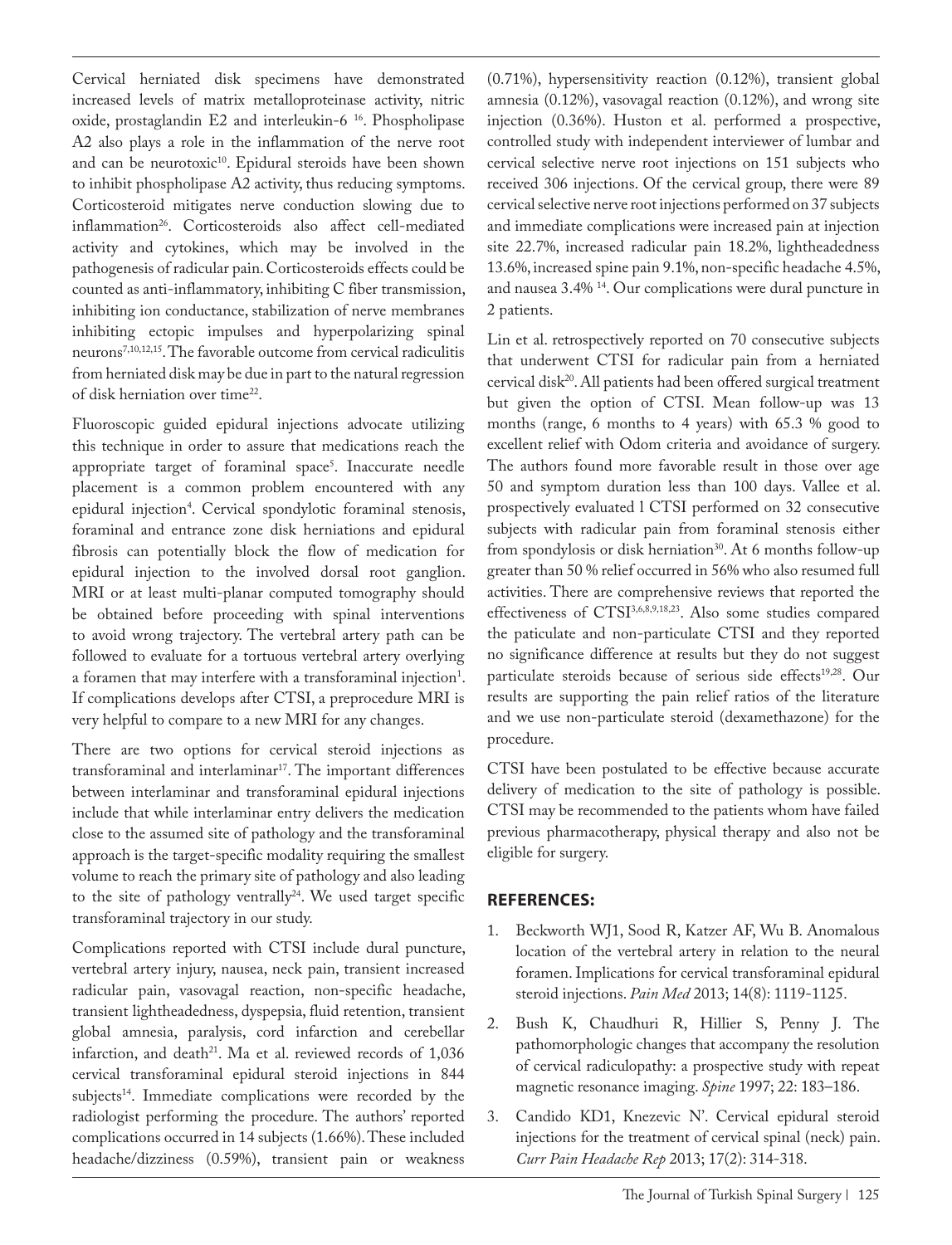- 4. Chen B, Rispoli L, Stitik TP, Foye PM, Georgy JS. Optimal needle entry angle for cervical transforaminal epidural injections. *Pain Physician* 2014; 17: 139-144.
- 5. Cluff R, Mehio AK, Cohen SP, Chang Y, Sang CN, Stojanovic MP. The technical aspects of epidural steroid injections: A national survey. *Anesth Analg* 2002; 95: 403- 408.
- 6. Cohen SP1, Bicket MC, Jamison D, Wilkinson I, Rathmell JP. Epidural steroids: a comprehensive, evidence-based review. *Reg Anesth Pain Med* 2013; 38(3): 175-200.
- 7. Devor M, Govrin-Lippmann R, Raber P. Corticosteroids suppress ectopic neural discharge originating in experimental neuromas. *Pain* 1985; 22: 127–137.
- 8. Diwan SA, Manchikanti L, Benyamin RM, Bryce DA, Geffert S, Hameed H, Sharma ML, Abdi S, Falco FJE. Effectiveness of cervical epidural injections in the management of chronic neck and upper extremity pain. *Pain Physician* 2012; 15: E405-E434.
- 9. Engel A1, King W, MacVicar J. Standards Division of the International Spine Intervention Society. The effectiveness and risks of fluoroscopically guided cervical transforaminal injections of steroids: a systematic review with comprehensive analysis of the published data. *Pain Med* 2014; 15(3): 386-402.
- 10. Frans RC, Saal JS, Saal JA. Human disc phopholipase A2 is inflammatory. *Spine* 1992; 17: S129–32.
- 11. Goel A, Pollan JJ. Contrast flow characteristics in the cervical epidural space: an analysis of cervical epidurograms. *Spine* 2006; 31: 1576-1579.
- 12. Hall ED. Glucocorticoid effect on central nervous excitability and synaptic transmission. *Int Rev Neurobiol* 1982; 23: 165–195.
- 13. Huston CW. Cervical epidural steroid injections in the management of cervical radiculitis: interlaminar versus transforaminal. A review. *Curr Rev Musculoskelet Med* 2009; 2: 30–42.
- 14. Huston CW, Slipman CW, Garvin C. Complications and side effect of cervical and lumbosacral selective nerve root injections. *Arch Phys Med Rehabil* 2005; 86: 277–283.
- 15. Johansson A, Hao J, Sjolund B. Local corticosteroid application blocks transmission in normal nociceptive C-fibres. *Acta Anaesthesiol Scand* 1990; 34: 335–338.
- 16. Kang JD, Georgescu LML, Stefanovic-Racic M, Evans CH. Herniated cervical intervertebral discs spontaneously produce matrix metalloproteinases, nitric oxide, interleukin-6, and prostaglandin E2. *Spine* 1995; 20: 2373–2378.
- 17. Kim KS, Shin SS, Kim TS, Jeong CY, Yoon MH, Choi JI. Fluoroscopically guided cervical interlaminar epidural injections using the midline approach: An analysis of epidurography contrast patterns. *Anesth Analg* 2009; 108:1658-1661.
- 18. Lee SH1, Kim KT, Kim DH, Lee BJ, Son ES, Kwack YH. Clinical outcomes of cervical radiculopathy following epidural steroid injection: a prospective study with followup for more than 2 years. *Spine* 2012; 37(12): 1041-1047.
- 19. Lee JW1, Park KW, Chung SK, Yeom JS, Kim KJ, Kim HJ, Kang HS. Cervical transforaminal epidural steroid injection for the management of cervical radiculopathy: a comparative study of particulate versus non-particulate steroids. *Skeletal Radiol* 2009; 38(11): 1077-1082.
- 20. Lin EL, Lieu V, Halevi L, Shamie AN, Wang JC. Cervical epidural steroid injections for symptomatic disc herniations. *J Spinal Disord Tech* 2006; 19: 183–186.
- 21. Ma DJ, Gilila LA, Riew KD. Complications of fluoroscopically guided extraforaminal cervical nerve blocks: an analysis of 1036 injections. *J Bone Joint Surg*  2005; 87-A: 1025–1030.
- 22. Maigne JY, Deligne L. Computed tomographic followup study of 21 cases of nonoperatively treated cervical intervertebral soft disc herniation. *Spine* 1994; 19: 189– 191.
- 23. Manchikanti L, Nampiaparampil DE, Candido KD, Bakshi S, Grider JS, Falco FJE, Sehgal N, Hirsch JA. Do Cervical Epidural Injections Provide Long- Term Relief in Neck and Upper Extremity Pain? A Systematic Review. *Pain Physician* 2015; 18: 39-60.
- 24. Manchikanti L, Falco FJ, Diwan S, Hirsch JA, Smith HS. Cervical radicular pain: The role of interlaminar and transforaminal epidural injections. *Curr Pain Headache Rep*  2014; 18: 389-391.
- 25. Nishio I. Cervical transforaminal epidural steroid injections: a proposal for optimizing the preprocedural evaluation with available imaging. *Reg Anesth Pain Med* 2014; 39(6): 546-549.
- 26. Olmarker K, Byrod G, Cornefjord M, Larson K. Effects of methylprednisolone on nucleus pulposus-induced nerve root injury. *Spine* 1994; 19: 1803–1808.
- 27. Radhakrishnan K, Litchy WJ, O'Fallon WM, Kurland LT. Epidemiology of cervical radiculopathy: a populationbased study of Rochester, Minnesota, 1976–1990. *Brain*  1994; 117: 325–335.